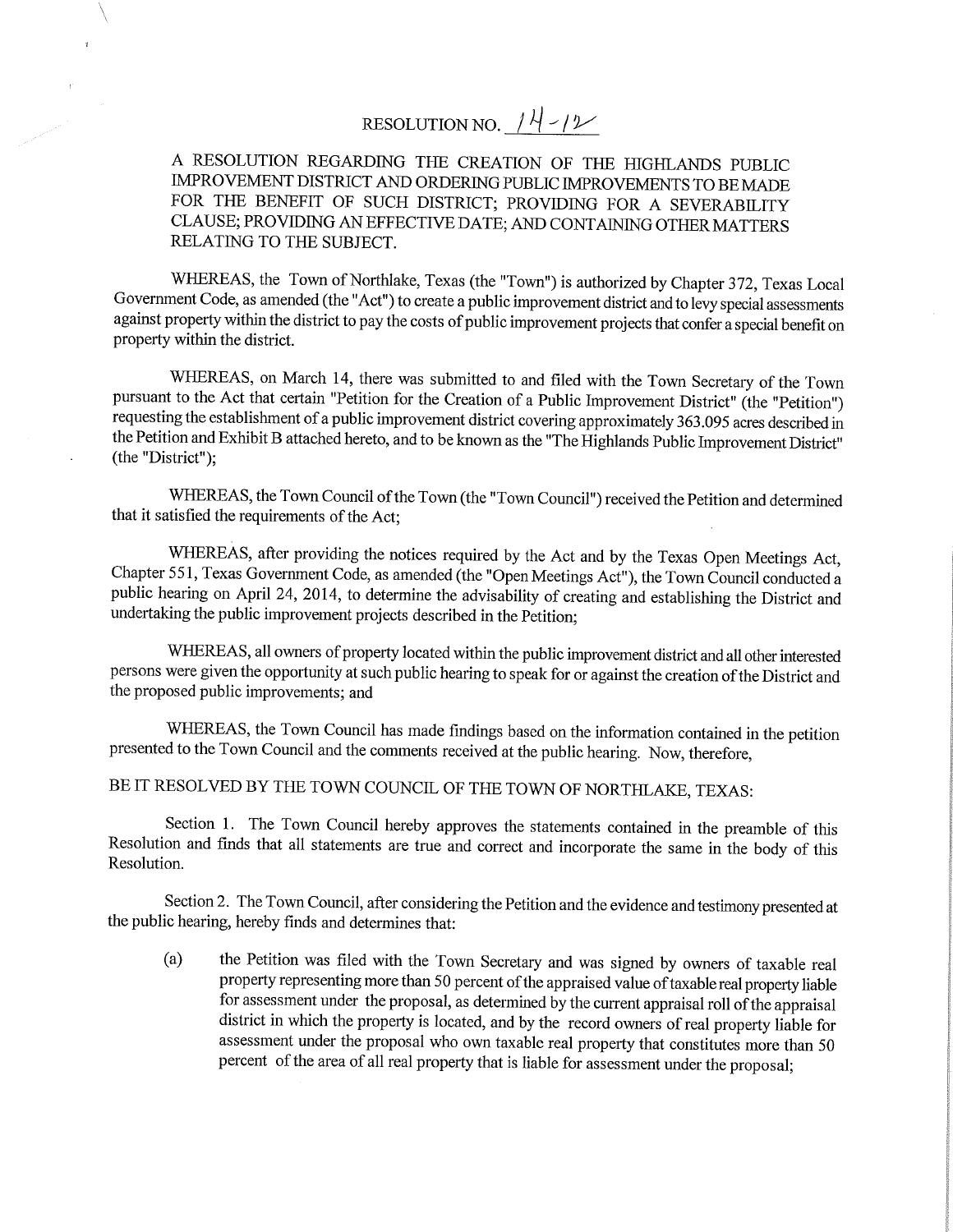- (b) the proposed public improvements described in the Petition are of the nature of the public improvements described in Section 372.003 of Texas Local Government Code, V.T.C.A., as amended, and are advisable and desirable improvements for the District;
- (c) the proposed public improvements will promote the interests of the Town and are of the nature that will confer a special benefit on all property within the District by enhancing the value of such property located within the District;
- (d) the nature of the proposed improvements and estimated costs thereof are set forth and described in Exhibit A attached hereto and made a part hereof for all purposes;
- (e) the boundaries of the District include all of the property that is set forth and described in Exhibit B attached hereto and made a part hereof for all purposes;
- (f) the assessment of costs of the proposed improvements will be levied on each parcel of property within the Public Improvement District in a manner that results in imposing equal shares of the costs on property similarly benefitted;
- (g) the costs of the improvements shall be apportioned between the District and Town such that all such costs are paid from the assessments levied on the property within the District and other sources available to the owners and developers of the property within the District, as further described in Exhibit A; and
- (h) the District shall be managed without the creation of an advisory body.

Section 3. Based on the foregoing. The Highlands Public hnprovement District is hereby created and the public improvements described in Exhibit A are authorized to be made in accordance with the service and assessment plan to be approved by the Town Council.

Section 4. After adoption of this resolution, the Town Secretary is authorized and directed to cause a copy of this resolution to be published in a newspaper of general circulation within the Town.

Section 5. If any section, article, paragraph, sentence, clause, phrase or word in this resolution or application thereof to any persons or circumstances is held invalid or unconstitutional by a court of competent jurisdiction, such holding shall not affect the validity of the remaining portions of this resolution; and the Town Council hereby declares it would have passed such remaining portions of the resolution despite such invalidity, which remaining portions shall remain in full force and effect.

Section 6. The authorization of the District pursuant to this resolution shall take effect upon publication of this resolution as provided above.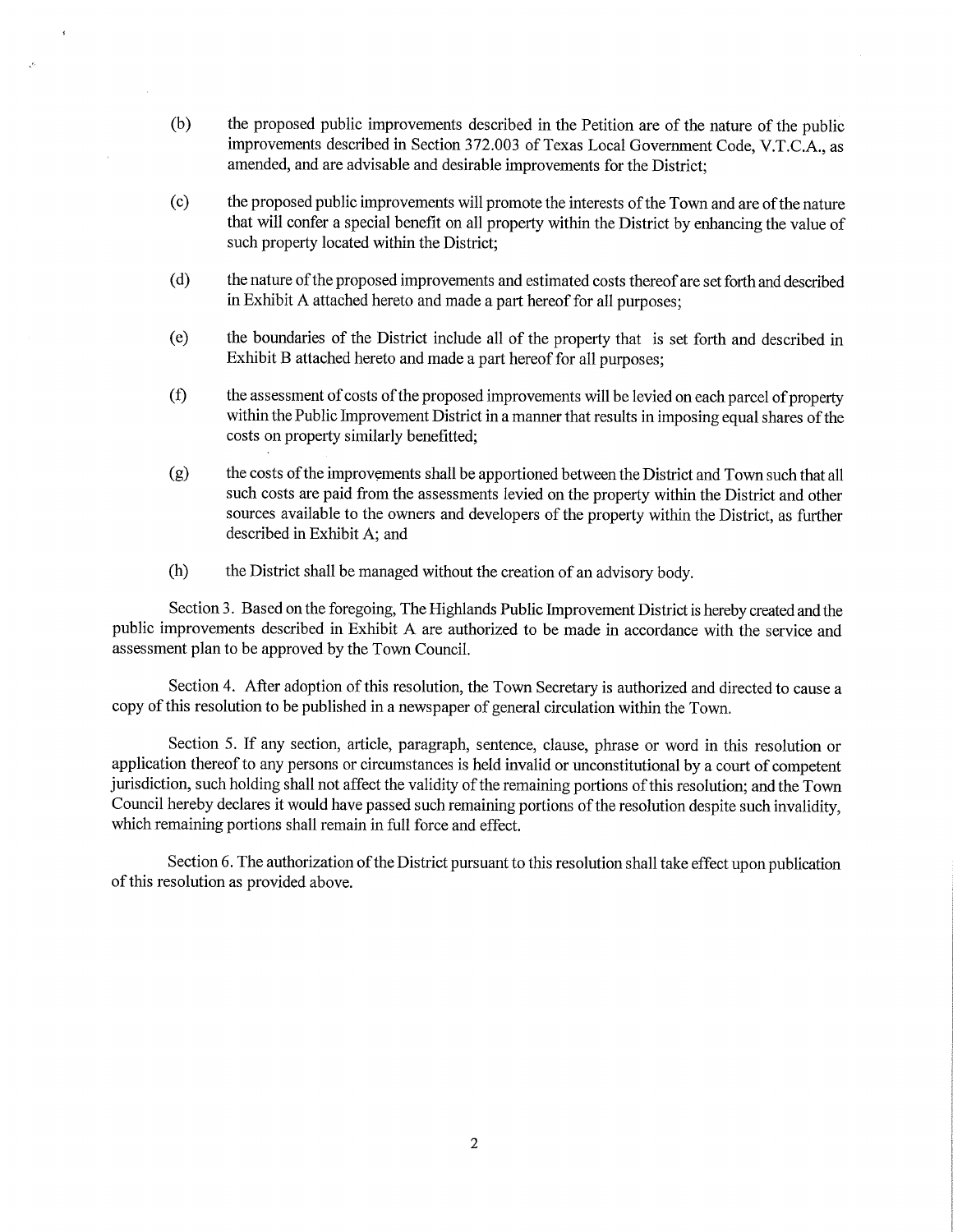PASSED, APPROVED AND EFFECTIVE this April 24, 2014.

Mayor, Town of Northlake, Texas

ATTEST: Town Secretary, Town of Northlake, Texas

[SEAL]

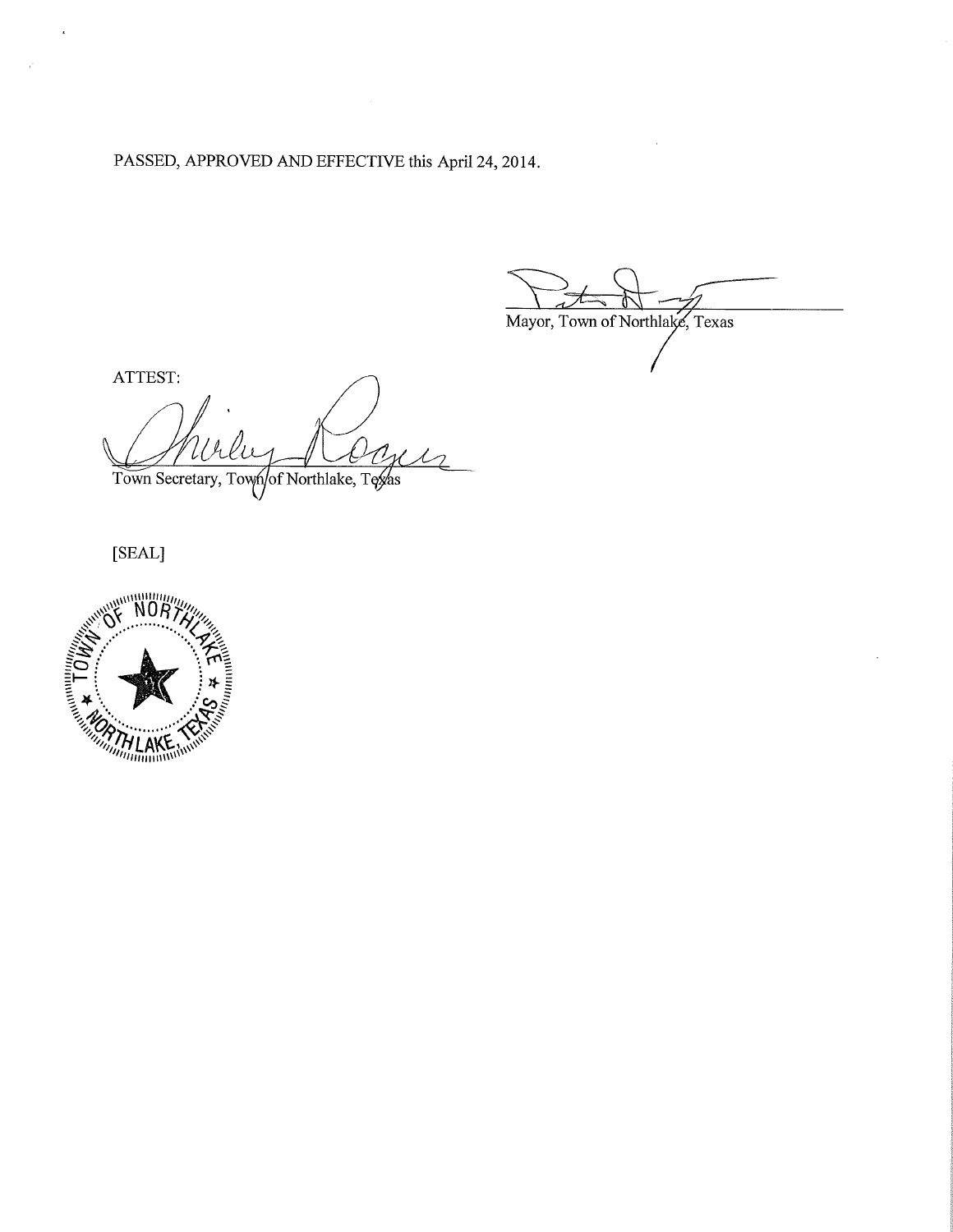#### EXHIBIT A

#### Proposed Improvements and Estimated Costs

The improvements are (i) street and roadway improvements, including related sidewalks, drainage, utility relocation, signalization, landscaping, Ughting, signage and right-of-way; (ii) establishment of parks and open space, together with the design, construction and maintenance of any ancillary structures, features or amenities such as trails, playgrounds, pavilions, irrigation, walkways, lighting, benches and any similar items located therein; (ii) landscaping, including entry monuments and features, screening walls, lighting and irrigation; (iii) acquisition, construction, and improvement of water and drainage improvements and facilities; and (iv) projects similar to those listed in subsections (i) – (iv) above authorized by the Act; (v) payment of costs associated with operating and maintaining the public improvements listed in subparagraphs  $(i) - (iv)$  above; and  $(vi)$  payment of costs associated with developing and financing the public improvements listed in subparagraphs  $(i) - (iv)$  above, and costs of establishing, administering and operating the District.

The estimated total costs of the public improvements for the District are \$11,258,434. The estimated costs of the public improvements to be assessed against the property in the District are \$4,3 85,000, in addition to costs associated with operating and maintaining the public improvements funded by such assessments and costs of establishing, administering and operating the District to be assessed against the property in the District. The City will pay none of the costs of the proposed improvements. The remaining costs of the proposed improvements will be paid from sources other than the City or assessments of property owners.